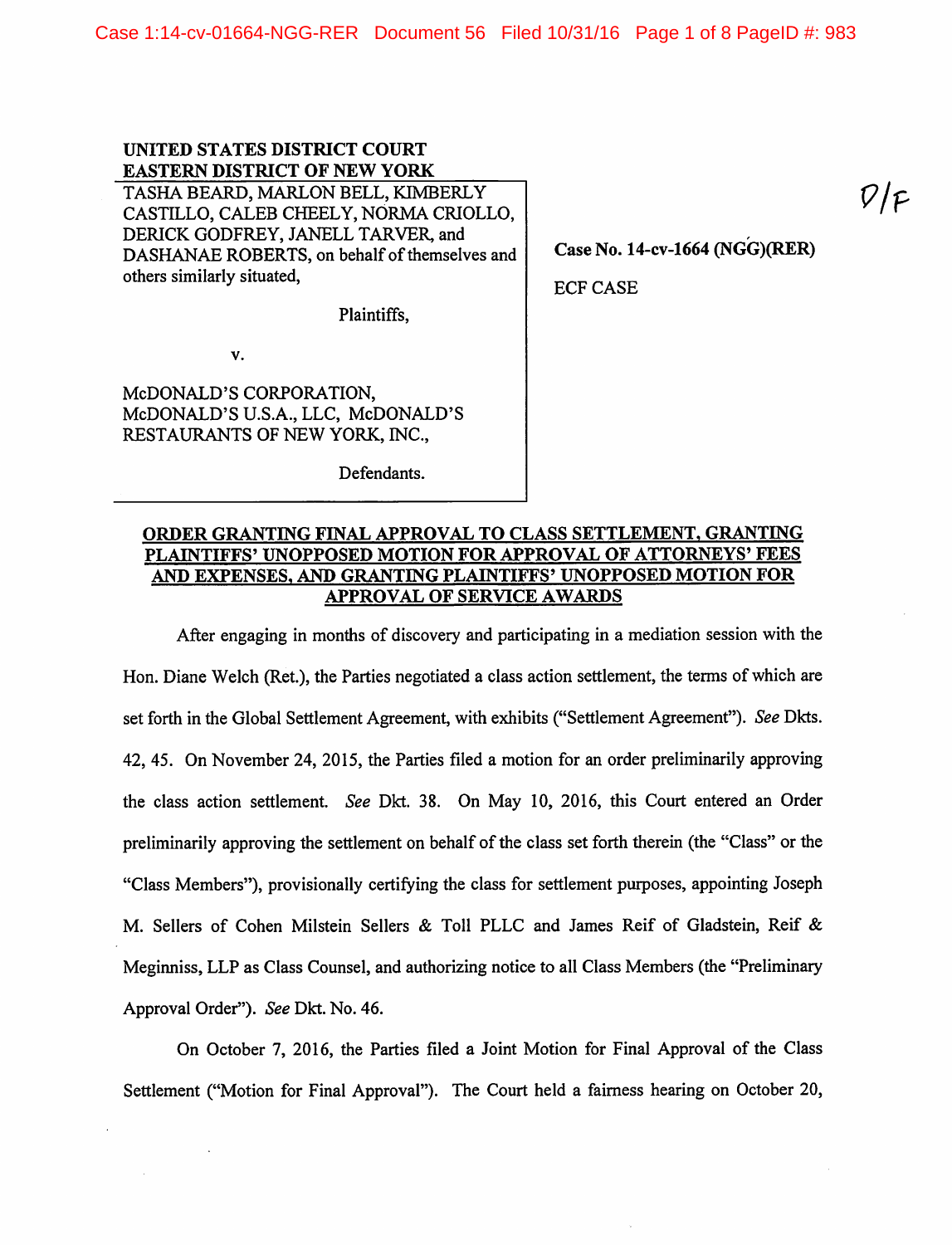2016. No Class Member filed an objection within the deadline for doing so and there were no objections raised at the fairness hearing.

Having considered the Motions for Preliminary and Final Approval, the supporting declarations, oral argument presented at the October 20, 2016 fairness hearing, and the complete record in this matter, for the reasons set forth herein and stated on the record at the October 20, 2016 faimess hearing, and for good cause shown,

#### IT IS HEREBY ORDERED, ADJUDGED, AND DECREED:

1. This Court has jurisdiction over the subject matter of this litigation and all matters relating thereto, and over all Parties.

2. Except as otherwise specified herein, the Court adopts all defined terms as set forth in the Settlement Agreement.

3. Pursuant to Federal Rule of Civil Procedure 23, the Court confirms as final its certification of the Class for settlement purposes based on its findings in Section III of the Preliminary Approval Order and the absence of any objections from Class Members to such certification.

4. The Court confirms as final the appointment of Plaintiffs Tasha Beard, Marlon Bell, Caleb Cheely, Norma Criollo, Janell Tarver, and Dashanae Roberts as representatives of the Class under Federal Rule of Civil Procedure 23.

5. Plaintiff Kimberly Castillo shall no longer serve as a class representative and her appointment as class representative is hereby withdrawn because, despite extensive efforts as detailed in the Declaration of Joseph M. Sellers filed on October 14, 2016, Plaintiffs' Counsel has been unable to locate to her and thus has not been able to obtain her signature on the Settlement Agreement. Because Ms. Castillo is not a class representative, her signature is not required on the Settlement Agreement. Because Ms. Castillo is a Class Member who did not

 $\overline{2}$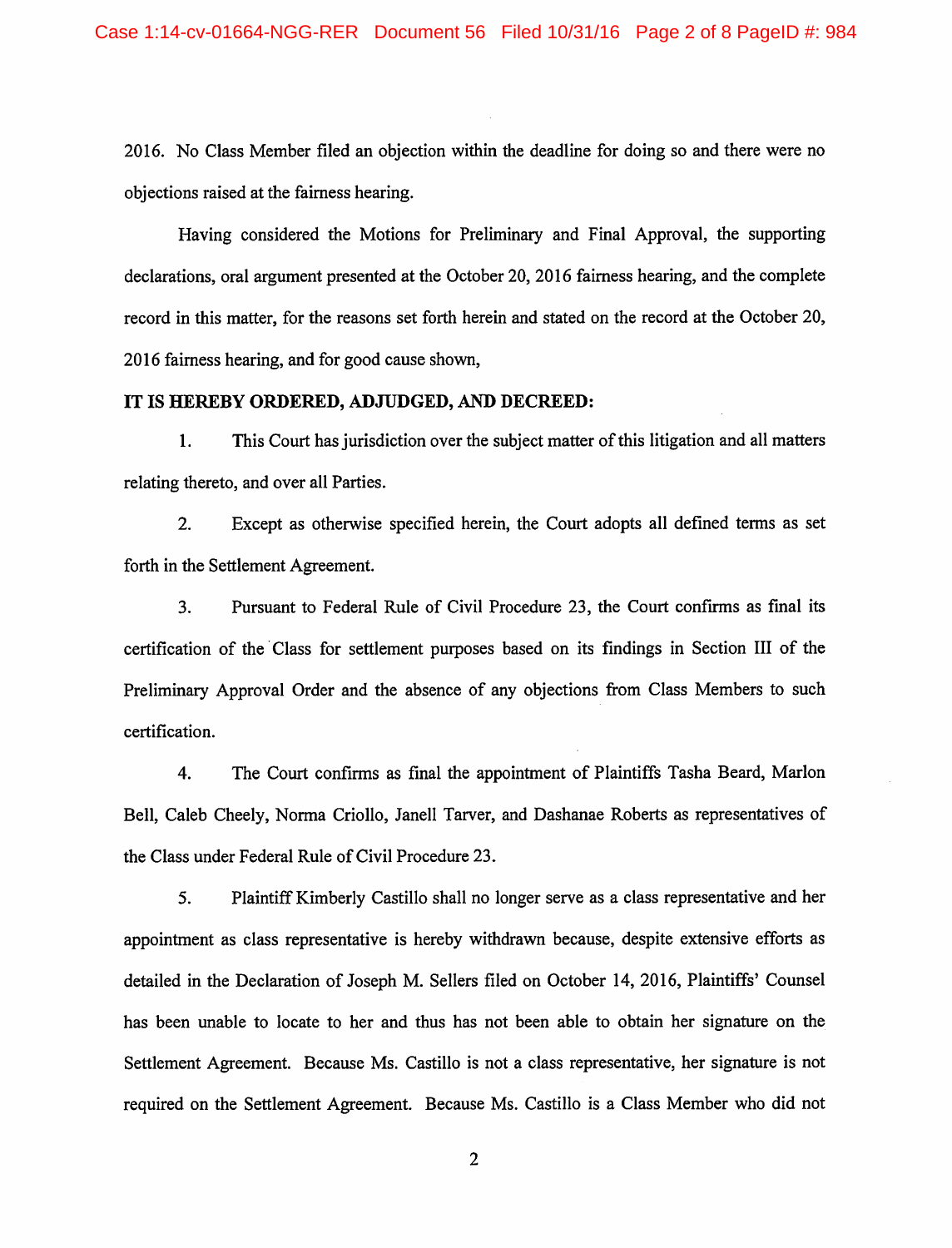opt-out, she shall remain eligible to receive a share of the settlement pursuant to the formula in the Settlement Agreement and, at such time as Final Judgment in this matter is entered and the Final Judgment has become Final (as that term is defined in the Settlement Agreement), she shall be bound by the release set forth in Section 4 of the Settlement Agreement.

6. The Court likewise confirms as final the appointment of Joseph M. Sellers of Cohen Milstein Sellers & Toll PLLC and James Reif of Gladstein, Reif & Meginniss, LLP as Class Counsel for the Class pursuant to Federal Rule of Civil Procedure 23.

7. If, for any reason, this Order and the Final Judgment entered concurrently herewith do not become Final, Defendants shall have no obligation to make any payments provided for in the Settlement Agreement; the Settlement Agreement shall be deemed null and void; the Settlement Agreement, this Order and any other Court Orders, and/or settlement negotiations shall not be cited to, used in, or admissible in any other proceedings with respect to any issues therein; the lawsuit shall proceed as if the Settlement Agreement, had not been executed; Defendants' agreement not to oppose certification of the settlement class shall be null and void in its entirety; this Order certifying the settlement class shall be vacated; the Plaintiffs and Defendants shall return to their respective positions in this lawsuit as those positions existed immediately before the Plaintiffs and Defendants executed the Settlement Agreement; and none of the information provided by Defendants for the purposes of settlement negotiations or approval shall be used in the lawsuit.

8. The Court finds that the Class Notice and Opt-Out Statement sent to Class Members by the Claims Administrator constituted the best notice practicable under the circumstances, was accomplished in all material respects, and fully met the requirements of Rule 23(e) and all other legal and due process requirements.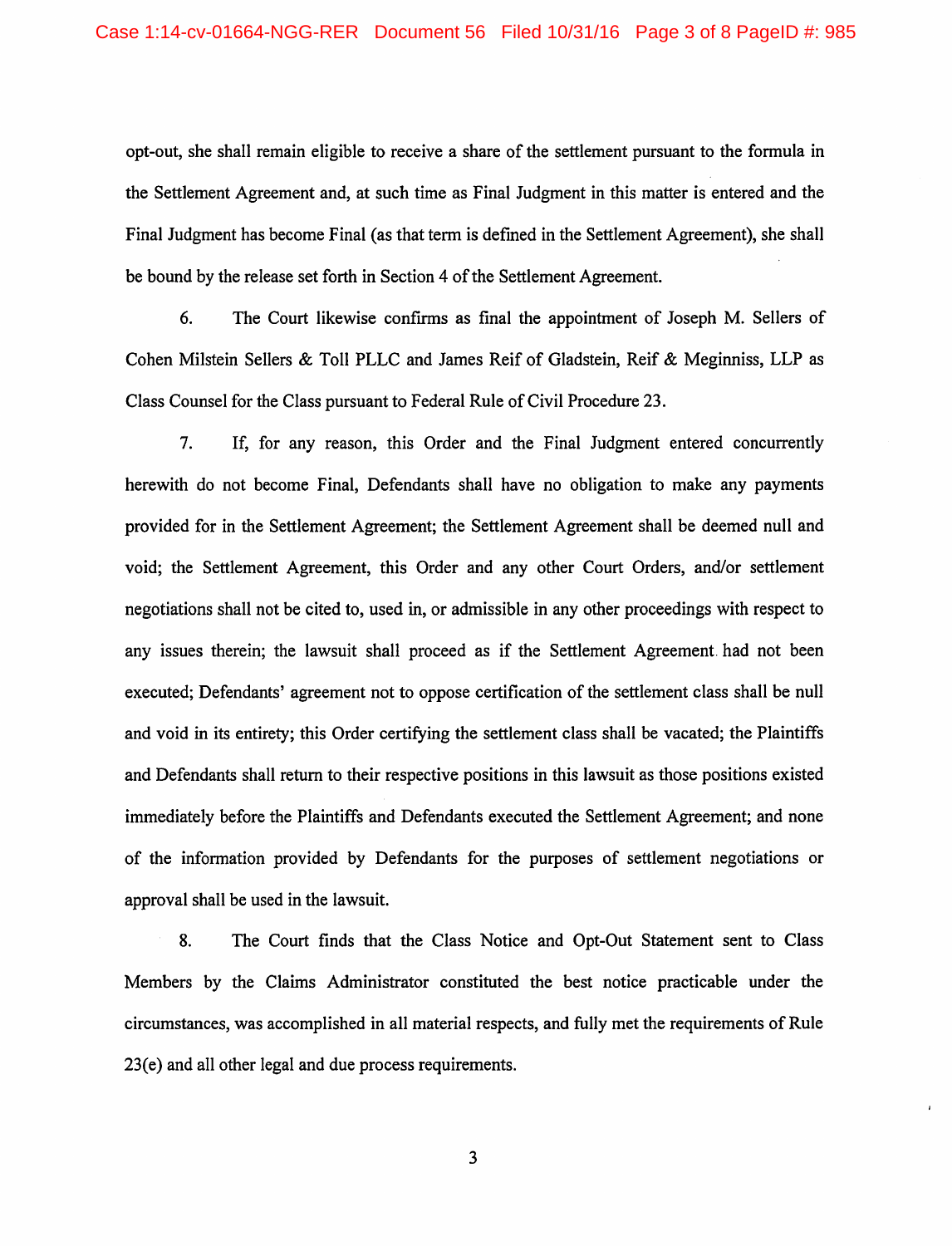9. Pursuant to Federal Rule of Civil Procedure 23(e), this Court hereby grants the Motion for Final Approval and finally approves the settlement as set forth therein. The Court finds that the settlement is fair, reasonable, and adequate in all respects for the reasons stated below and that it is binding on Class Members who did not timely opt out pursuant to the procedures set forth in the Preliminary Approval Order. A list of Class Members who timely opted out is attached to the Final Judgment as Exhibit A. The Court specifically finds that the settlement is rationally related to the strength of the claims and defenses in this case, given the risk, expense, complexity, and duration of further litigation.

10. William P. Michel submitted an opt-out form but wrote a note on the form stating his desire to participate in the settlement. Accordingly, Mr. Michel is permitted to participate in the settlement and will not be treated as an opt-out. As such, he is not included in Exhibit A.

11. The Court finds that the proposed settlement is procedurally fair because it was reached through vigorous, arm's-length negotiations and after experienced counsel had evaluated the merits of the claims and defenses through factual and legal investigation. See Wal-Mart Stores, Inc. v. Visa U.S.A., Inc., 396 F.3d 96, 117 (2d Cir. 2005). The settlement is also substantively fair. All of the factors set forth in City of Detroit v. Grinnell Corp., 495 F.2d 448 (2d Cir. 1974), which provides the analytical framework for evaluating the substantive fairness of a class action settlement, weigh in favor of final approval.

12. The Court also finds that the class's reaction to the settlement was positive. No Class Member objected to the settlement, and only 75 Class Members (or less than 1% of the Class) opted out.

13. The Court finds that the proposed plan of allocation is rationally related to the relative strengths and weaknesses of the claims and defenses asserted. The mechanisms and

 $\overline{4}$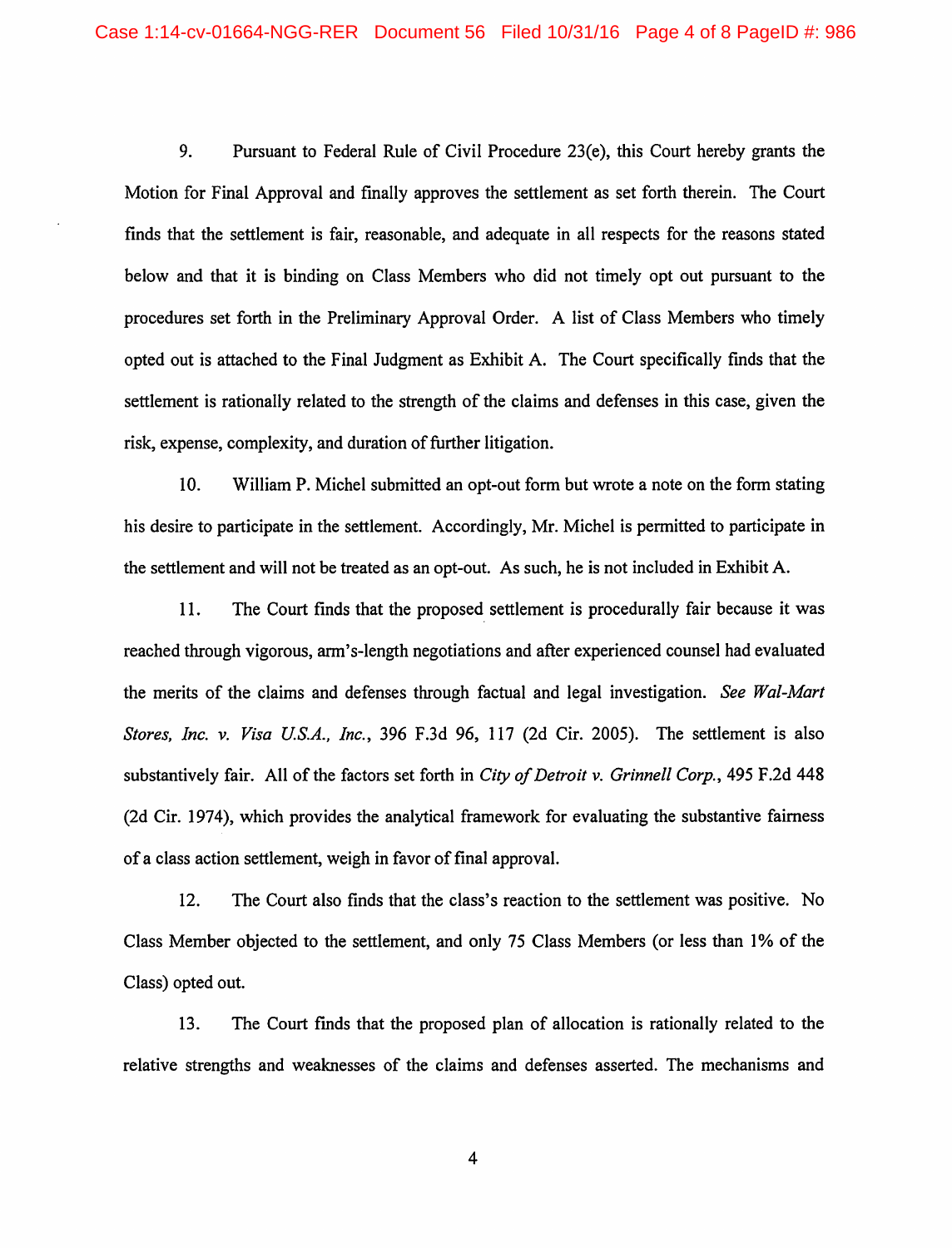procedures set forth in the Settlement Agreement by which payments are to be calculated and made to Class Members who did not timely opt out are fair, reasonable, and adequate, and payment shall be made according to those allocations and pursuant to the procedures as set forth in the Settlement Agreement.

14. The Court has reviewed the individual releases for Plaintiffs Tasha Beard, Marlon Bell, Caleb Cheely, Norma Criollo, Janell Tarver, and Dashanae Roberts and finds them to be fair, reasonable, and enforceable under the FLSA and other applicable laws.

15. The Court has reviewed the (i) class release contained in Section 4 of the Settlement Agreement and incorporated by the Settlement Checks, and (ii) release of attorneys' fees and costs in Section 4 of the Settlement Agreement, and finds them to be fair, reasonable, and enforceable under Federal Rule of Civil Procedure 23, the FLSA, and other applicable laws.

16. Class Members shall have 180 days from the date of the initial mailing of the Settlement Checks to cash, deposit, or otherwise negotiate their settlement award. Ten days after this 180-day period, the Claims Administrator will determine the amount of any unclaimed funds remaining in the Settlement Fund. The unclaimed settlement money remaining in this fimd, if any, shall revert to McDonald's on the date that is 190 days after the initial mailing of the Settlement Checks.

17. The Court approves the Parties' retention of Garden City Group as Claims Administrator. The Court also approves and finds reasonable the payment of the Claims Administrator's fees from the settlement fimd.

18. At such time as the Final Judgment in this matter is entered, the time for all appeals has expired or has been exhausted, and the Final Judgment has become Final (as that term is defined in the Settlement Agreement), then all Released Claims are fully, fmally and

5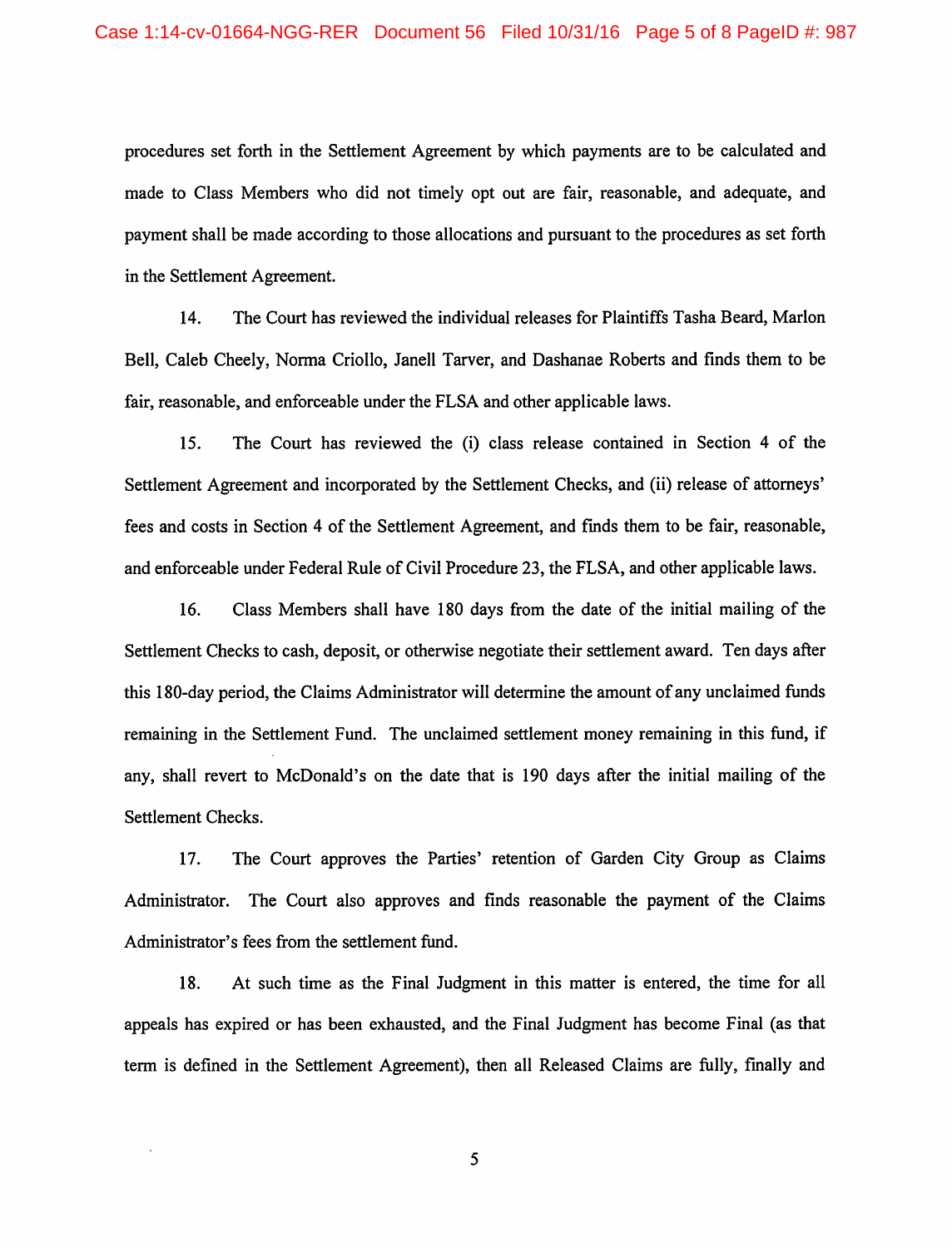forever released, relinquished and discharged, pursuant to the terms of the release set forth in Section 4 of the Settlement Agreement, as to Plaintiffs and all Class Members other than those listed in Exhibit A to Final Judgment,

19. The Parties entered into the Settlement Agreement solely for the purpose of compromising and settling disputed claims. Plaintiffs continue to maintain Defendants' liability for the claims asserted in this lawsuit. Conversely, Defendants in no way admit any violation of law or any liability whatsoever to Plaintiffs and/or the Class, individually or collectively, all such liability being expressly denied by Defendants.

20. The Court retains jurisdiction over this action for the purpose of enforcing the Settlement Agreement and overseeing the distribution of settlement funds. The Parties shall abide by all terms of the Settlement Agreement, which are incorporated herein, and this Order.

### FURTHERMORE, IT IS HEREBY ORDERED, ADJUDGED, AND DECREED:

21. In accordance with the terms of the Settlement Agreement, the claims of all Plaintiffs and all Class Members who did not timely and properly opt out of the Settlement are hereby dismissed with prejudice. Although Plaintiff Kimberly Castillo is not in touch with Class Counsel and thus has not consented to dismissal of her individual (non-class) claims, Plaintiff Kimberly Castillo's individual claims are hereby dismissed with prejudice pursuant to Defendants' oral motion at the faimess hearing. Ms. Castillo has failed to communicate with her counsel despite extensive outreach by her counsel. Ms. Castillo's failure to prosecute justifies dismissal of her individual claim with prejudice pursuant to Federal Rule of Civil Procedure 41(b). As noted above, Ms. Castillo is eligible to receive a share of the settlement because she is a Class Member who did not opt out.

6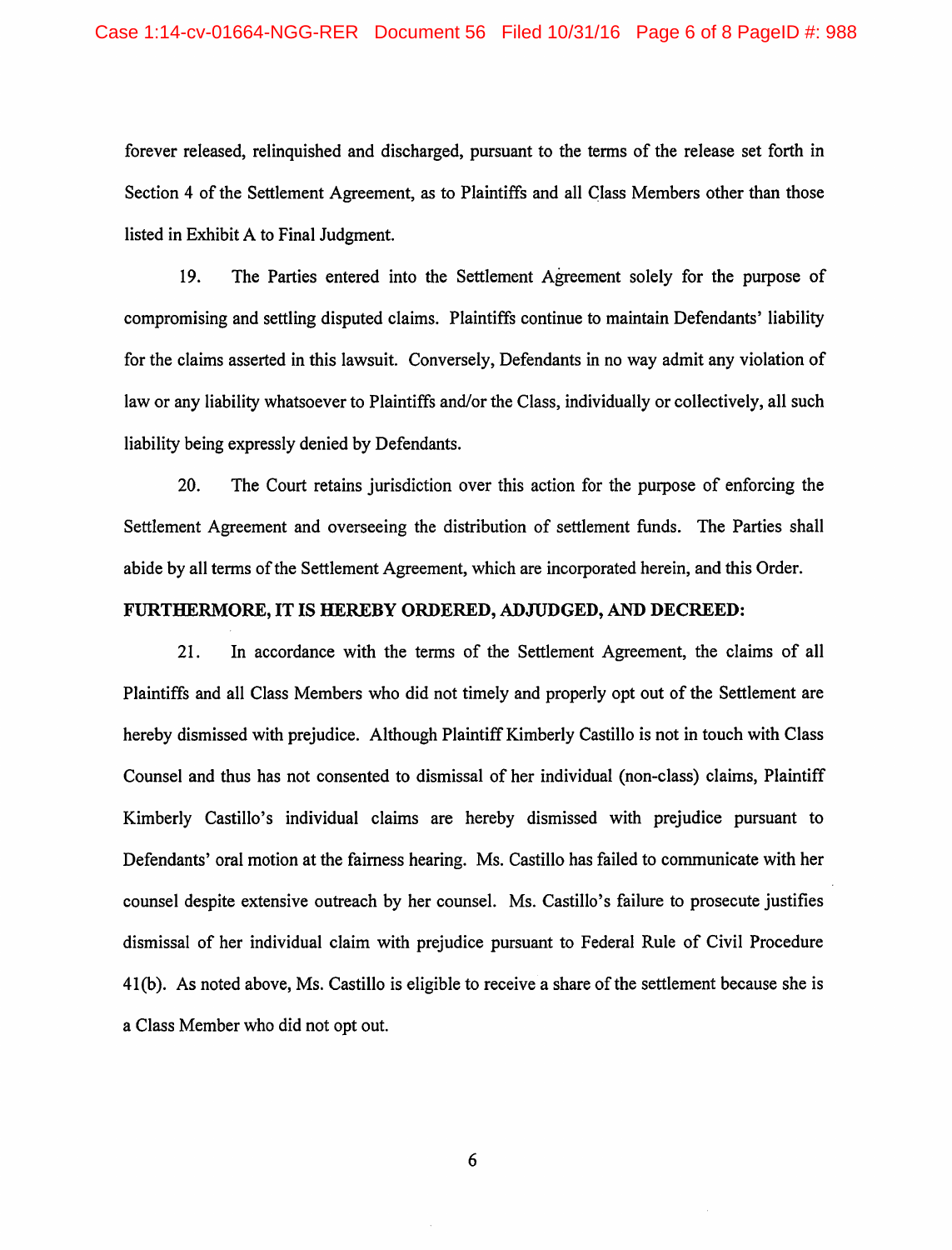#### FURTHERMORE, IT IS HEREBY ORDERED, ADJUDGED, AND DECREED,

upon consideration of Plaintiffs' Unopposed Motion for Approval of Attorneys' Fees and Expenses ("Motion for Attorneys' Fees") (Dkt, 44) and Unopposed Motion for Approval of Service Awards, the supporting declarations, and oral argument in support thereof, that:

22. Consistent with the Settlement Agreement  $(\S 2.6)$ , the Court has considered Plaintiffs' Unopposed Motion for Attorneys' Fees and Expenses and Unopposed Motion for Approval of Service Awards separate and apart from the Parties' Motion for Final Approval, understanding that the Court's ruling on the Motion for Attorneys' Fees and Motion for Approval of Service Awards would not affect the Court's ruling on the Motion for Final Approval.

23. The Court hereby awards Class Counsel \$450,000, which is less than one-third of the settlement fund, for Class Counsel's attorneys' fees and costs. This amount shall be paid from the settlement fund. The Court finds this award to be fair and reasonable based on: (A) the number of hours worked by Class Counsel during the Litigation; (B) the results achieved on behalf of the Class; (C) the contingent nature of Class Counsel's representation; (D) the complexity of the issues raised by the Litigation; (E) a lodestar cross check; (F) Class Counsel's recognized experience and expertise in the market; and (G) the reasonableness and necessity of incurring the claimed expenses in this case. The Court finds Class Counsel's hourly rates to be reasonable.

24. The Court finds reasonable and approves service awards for Plaintiffs Tasha Beard, Marlon Bell, Caleb Cheely, Norma Criollo, Janell Tarver, and Dashanae Roberts in the amount of \$3,000 each, in recognition of the services they rendered on behalf of the class. These amounts shall be paid from the settlement fund. Ms. Castillo will not receive a service award for

 $\overline{7}$